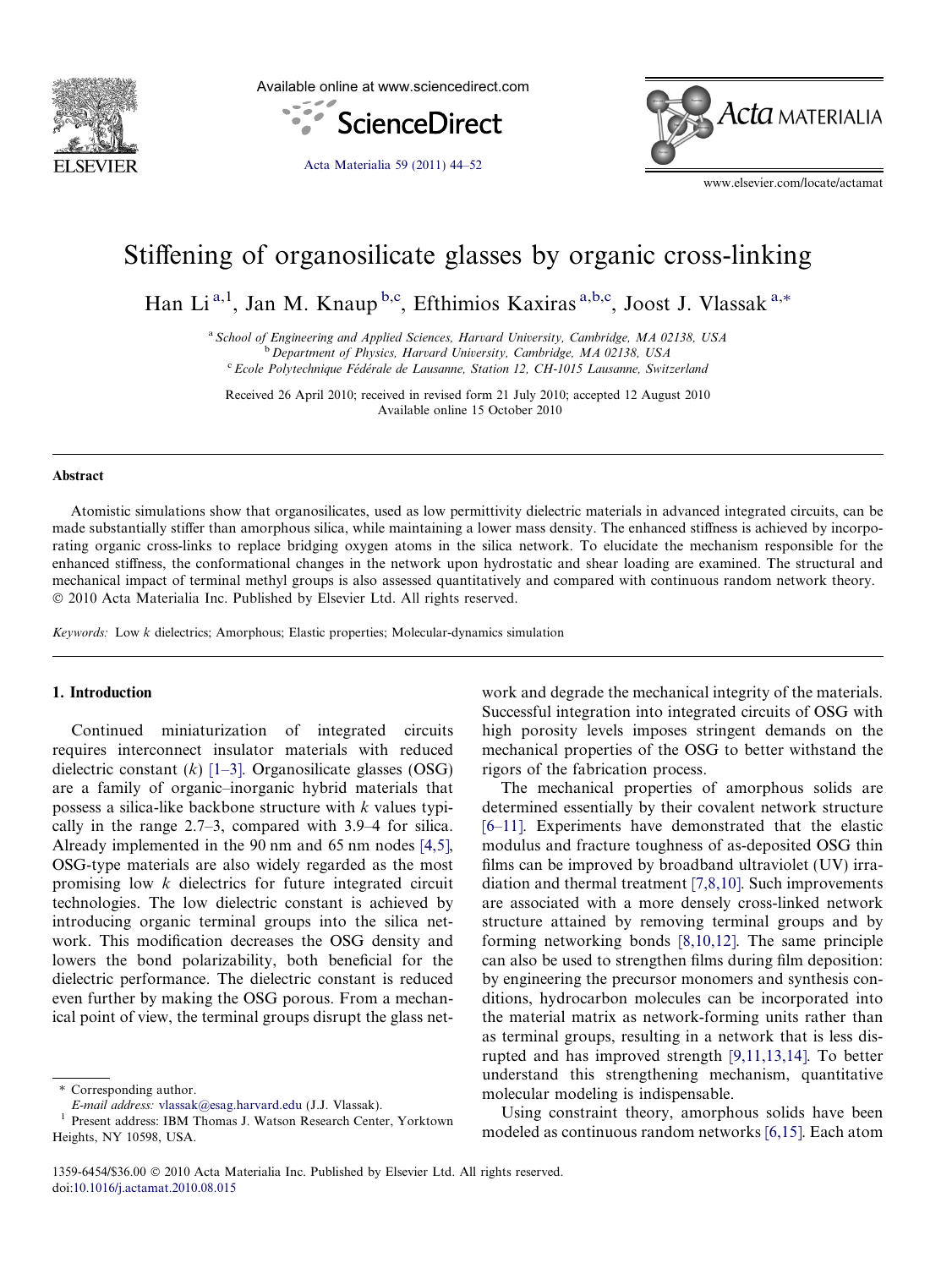in the network is covalently bonded to its nearest neighbors, and subject to constraints associated with bond stretching and bending. In such networks all bonds are viewed as equivalent and the network is quantified by the average coordination number of all network-forming atoms, termed the network connectivity  $\langle r \rangle$ . He and Thorpe [\[15\]](#page-8-0) have shown by means of numerical simulations that the elastic properties of random networks are determined by their network connectivity value. Rigidity percolation occurs and the system transforms from floppy (under-constrained) to stiff (over-constrained) as the connectivity number exceeds a threshold value  $\langle r \rangle_c$ . The constraint theory argument, however, may not be directly applicable to complex materials such as organosilicates, where different covalent bonds and non-bond interactions also need to be accounted for. To this end, atomistic models with sophisticated interatomic potentials have been developed [\[16–18\]](#page-8-0). A popular approach to constructing models for OSG-like materials consists of modifying the backbone structure of amorphous silica [\[19–22\]](#page-8-0). Molecular dynamics (MD) simulations using these atomistic models have been able to reproduce experimental observations to a certain extent [\[19–22\],](#page-8-0) but a fundamental mechanistic understanding of the structure–property relationships is still lacking. Further studies are needed to develop the critical insight required to guide material developments.

The objective of this paper is to focus on dense OSG materials and to systematically and quantitatively explore how their mass density and mechanical properties are correlated with the network structure. To delineate the respective roles of various bridging and terminal groups, two classes of OSG models are considered. The first class of models consist of Si–O–Si and Si–CH<sub>2</sub>–Si networks without terminal groups, referred to as type-I OSG models. The second class of models, type-II OSG models, have only Si–O–Si bonds in the network, but terminal groups (–OH or  $-CH_3$ ) are allowed. We demonstrate the potential of synthesizing stiffer than silica OSG-type materials by organic cross-linking and by limiting the terminal group population. To elucidate the mechanism of enhanced stiffness, network deformation upon hydrostatic and shear loading is analyzed. The implications for developing porous ultralow k dielectrics with improved mechanical properties are discussed.

## 2. Model construction

Construction of the OSG models involves two major steps, as illustrated in Fig. 1. The starting structure consists of a 64 atom amorphous silicon model generated previously by slow quenching of liquid silicon followed by a sim-



ulated anneal [\[16\]](#page-8-0). The interatomic potential used for this simulation accounts for the dependence of chemical bonding (bond order, hybridization, and so forth) on the local coordination number, and has been demonstrated to generate realistic amorphous silicon structures [\[16\].](#page-8-0)

In step 1 the amorphous silicon supercell ([Fig. 2](#page-2-0)a) is first expanded in all three dimensions by a factor of 1.338 to ensure that the derivative silica model will have a density of 2.2 g cm<sup>-3</sup> before structural relaxation. After expansion all Si–Si pairs are replaced by Si–O–Si. The Si–O–Si bond angle is initially set at  $150^{\circ}$  with a random orientation about the former Si–Si bonds. The resultant silica structure ([Fig. 2](#page-2-0)b) is then relaxed by potential energy minimization. More details on the interatomic potential used in this study for the relaxation and MD simulations are provided below. The supercell is allowed to change shape and size without any structural constraints other than periodic boundary conditions in the three directions.

In step 2 we derive type-I and type-II OSG models based on the relaxed amorphous silica (a-silica) model using the following procedure. For type-I models a fraction of the bridging oxygen atoms in the silica backbone structure are replaced by methylene groups ([Fig. 2](#page-2-0)c), such that the network connectivity remains unchanged compared with silica (the methylene group is regarded as one "atom"). For type-II models a number of Si–O–Si units in the silica structure are converted into pairs of Si–T units by breaking the Si–O bonds and replacing the oxygen atom with two T groups, where T denotes a terminal group that can be either  $-OH$  or  $-CH_3$ . The selection of terminal groups is guided by experimentation [\[8,23,24\].](#page-8-0) These terminal groups are randomly oriented, provided no overlap between atoms occurs. Before carrying out the MD simulations the structures are relaxed by potential energy minimization ([Fig. 2d](#page-2-0)). For statistical purposes, five configurations in which terminal positions are randomly selected are constructed for each composition. Preliminary simulations using OSG models that were eight times as large indicate that finite size effects are insignificant for the properties investigated in this study. The results presented in this paper by default refer to the 64 Si atom models unless otherwise specified.

### 3. Simulation protocol

The MD simulations were performed using the COM-PASS force field [\[25\].](#page-8-0) COMPASS is an empirical manybody potential that has been extensively parameterized using ab initio calculations and experimental data, with a functional form that includes covalent terms as well as long-range, non-bond interactions (i.e. van der Waals and electrostatic forces).

The MD simulations in this study consist of two sequential steps: equilibration and property sampling. A typical equilibration starts with 20 ps of NVT dynamics during which volume and temperature are kept constant, followed Fig. 1. Flowchart for generating the type-I and type-II OSG models. by NPT dynamics during which pressure and temperature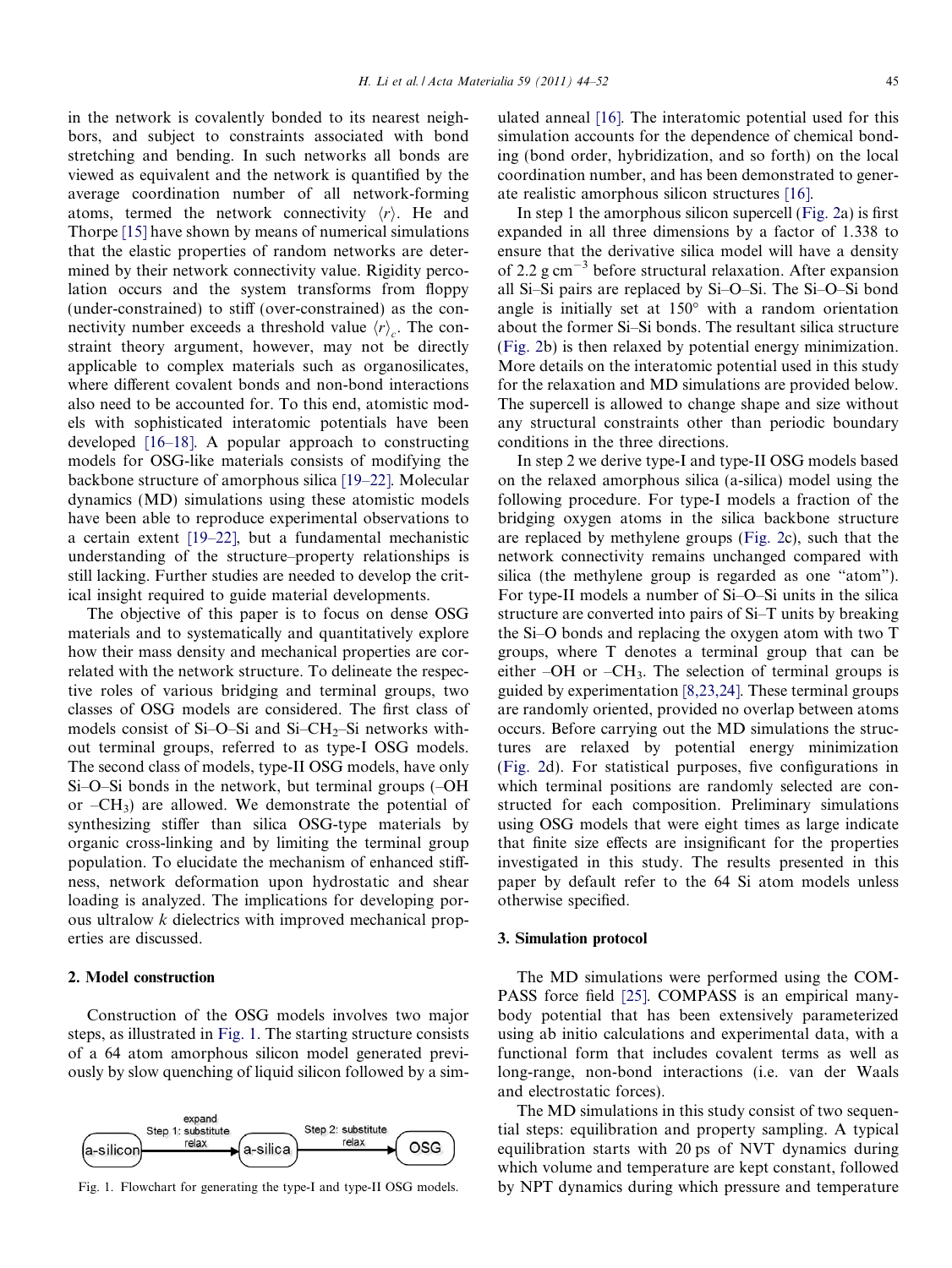<span id="page-2-0"></span>

Fig. 2. Unit cell of (a) amorphous silicon with 64 Si atoms, (b) silica derived from (a), (c) type-I OSG with five methylene cross-links and (d) relaxed OSG from (c).

are maintained constant. Preliminary simulations showed that the 20 ps NVT step prevents incidental trajectory divergence in the subsequent NPT simulation. Similar procedures have been used by other researchers [\[26\]](#page-8-0). The NPT step continues until the energy and temperature of the system reach a steady state for more than 100 ps, and lasts from 200 to 1600 ps depending on the model. System temperature is maintained at 298 K using Andersen's thermostat [\[27\]](#page-8-0). In the NPT ensemble the external stress is controlled by the Parrinello–Rahman method [\[28\].](#page-8-0) Hydrostatic pressures and shear stresses are applied to the OSG supercell to simulate volumetric and shear deformation, respectively. After equilibration the NPT simulation is continued for another 20 ps to generate trajectories to be used in extracting time-averaged structural and mechanical properties. The complete  $6 \times 6$  elastic stiffness matrix can be obtained following a standard procedure [\[29\]](#page-8-0). The bulk modulus and shear modulus are calculated from the elastic constants using [\[29\]:](#page-8-0)

$$
B = (C_{11} + C_{22} + C_{33} + 2C_{12} + 2C_{13} + 2C_{23})/9
$$
\n
$$
G = (C_{11} + C_{22} + C_{33} + 2C_{44} + 2C_{55} + 2C_{66} - C_{12} - C_{13} - C_{23})/15)
$$
\n(2)

In all simulations periodic boundary conditions are imposed in all three directions. Electrostatic potential summation is conducted using Ewald's method [\[30\]](#page-8-0) with a cut-off distance of 12.5 Å. The velocity-Verlet algorithm based on the original Verlet algorithm [\[31\]](#page-8-0) is used to integrate Newton's equations of motion with a time step of 1 fs. Extensive preliminary simulations were conducted to ensure that the structure was sufficiently equilibrated and convergent results were obtained under the specified conditions. The simulations were performed using the software package Materials Studio [\[32\]](#page-8-0).

#### 4. Results and discussion

## 4.1. Type-I OSG: effect of organic bridging units

#### 4.1.1. Structural and elastic properties at zero pressure

Our simulation results show that the incorporation of –  $CH<sub>2</sub>$  as cross-links in the silica network has a pronounced impact on the structure and mechanical properties of the resultant organosilicates. For the a-silica model the calculated mass density and the Si–O–Si angle distribution agree well with experimental measurements on silica glasses [\[33–](#page-8-0) [35\]](#page-8-0). The O–Si–O angle exhibits a tight distribution with a maximum at 109.4 $\degree$ , indicating nearly perfect SiO<sub>4</sub> tetrahedra. As the silica network is chemically modified the density of type-I OSG first increases slightly and then decreases rather quickly with further  $-CH_{2-}$  introduction [\(Fig. 3a](#page-3-0)). The overall trend is in reasonable agreement with predictions from density functional theory based on the tight binding (DFTB) method [\[36\]](#page-8-0). Evidently, the introduction of methylene cross-links reduces the material density significantly. Note that the density results calculated using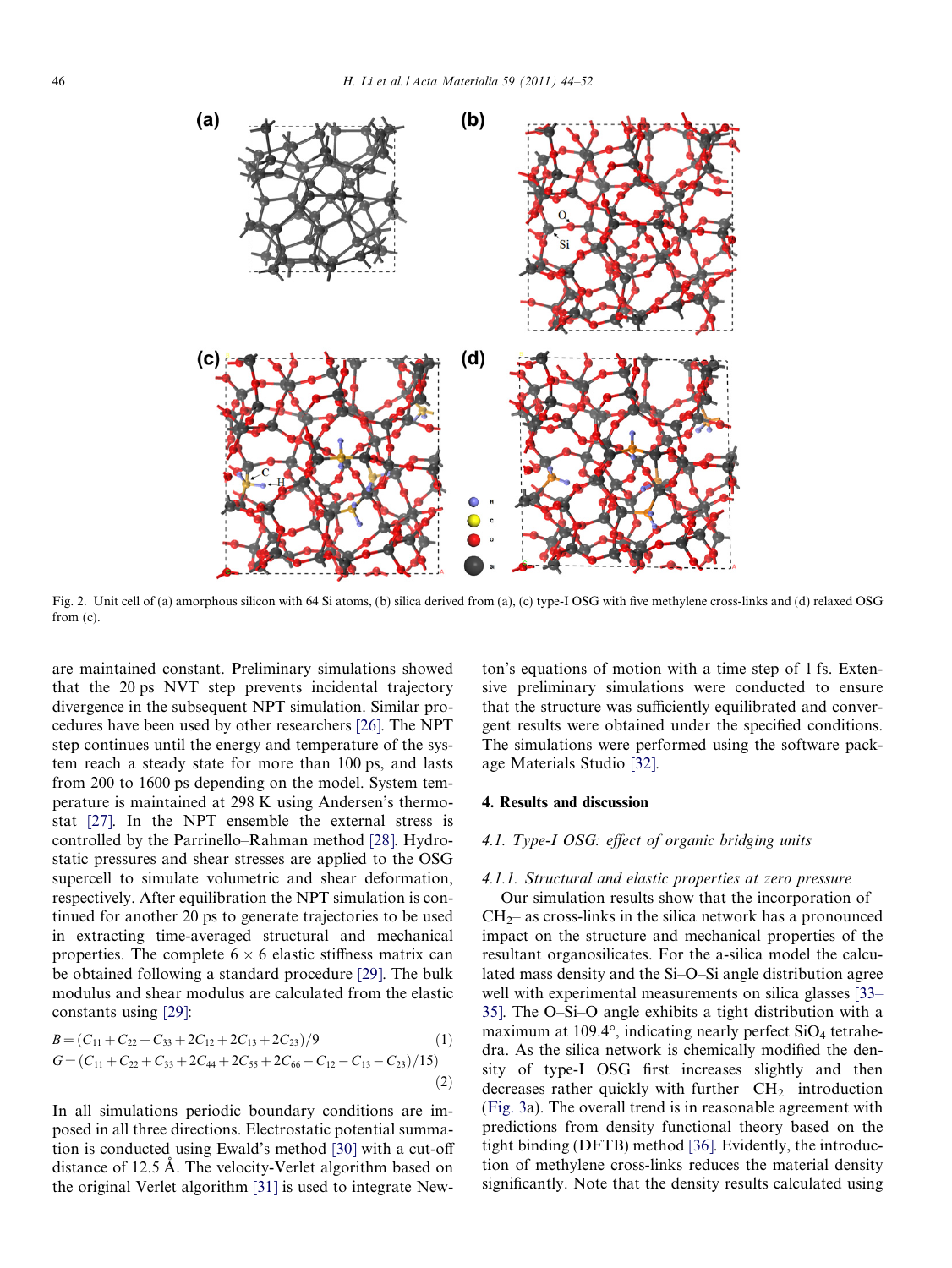<span id="page-3-0"></span>

Fig. 3. (a) Mass density of type-I OSG, (b) various bond angles and (c) bond length as a function of  $CH<sub>2</sub>/Si$  ratio. The error bars denote one standard variation.

models eight times as large closely overlap with the results for the smaller OSG models, indicating that the finite size does not affect the density calculations significantly.

The change in material density is due to  $(1)$  the  $CH<sub>2</sub>$ group being 12.5% lighter than an oxygen atom and (2) the evolution of the various bond lengths and angles as the silica structure is modified (Fig. 3b and c). The Si–O– Si and Si–C–Si bonds are relatively flexible in bending and, hence, are most sensitive to changes in the composition. In contrast, the O–Si–O, C–Si–C and C–Si–O bonds within the individual silicon tetrahedral units are very stiff and the corresponding bond angles remain essentially unchanged. A closer look reveals that the mean Si–C–Si angle increases monotonically as the  $-CH_2$ – concentration increases (Fig. 3b). The same holds true for the Si–O and Si–C bond lengths (Fig. 3c), although the relative variations are much smaller. These structural changes expand and open up the network, thus reducing the density. The mean Si–O–Si bond angle goes through a minimum with increasing  $-CH_{2}$ – population (Fig. 3b); this minimum corresponds to the OSG composition with the greatest density  $(CH<sub>2</sub>/Si \approx 0.3)$ . When  $-CH<sub>2</sub>$  is dilute in the network the decrease in Si–O–Si angle counteracts the effect of the Si– C–Si, Si–C and Si–O bonds; after reaching the composition of minimum Si–O–Si angle, all structural changes act to reduce the material density. Therefore, the glass network enlarges more effectively, leading to a fast decrease in density with increasing  $-CH_2$ – population.

Introducing  $-CH_2$ – groups as bridging units changes the elastic properties of the OSG. Indeed, the bulk modulus gradually increases from the value of pure silica  $(\sim$ 39.5 GPa) to 59.3 GPa as half of the oxygen atoms are replaced (see Fig. 4a). Further increasing the  $-CH_2$ – content continues the trend, but at a lower rate; an additional enhancement of only 16% can be obtained when the remaining oxygen atoms are completely substituted by –  $CH<sub>2</sub>$  groups. Calculations using DFTB reproduce a similar trend for the bulk modulus [\[36\].](#page-8-0) In contrast, the shear modulus of the OSG model depends only slightly on the  $-CH_{2}$ – population, without significant change from the silica value, as shown in Fig. 4a. Fig. 4b plots Young's modulus of type-I OSG as a function of the  $CH<sub>2</sub>/Si$  ratio, along



Fig. 4. (a) Bulk modulus and shear modulus and (b) Young's modulus of type-I OSG as a function of CH2/Si ratio for different potentials.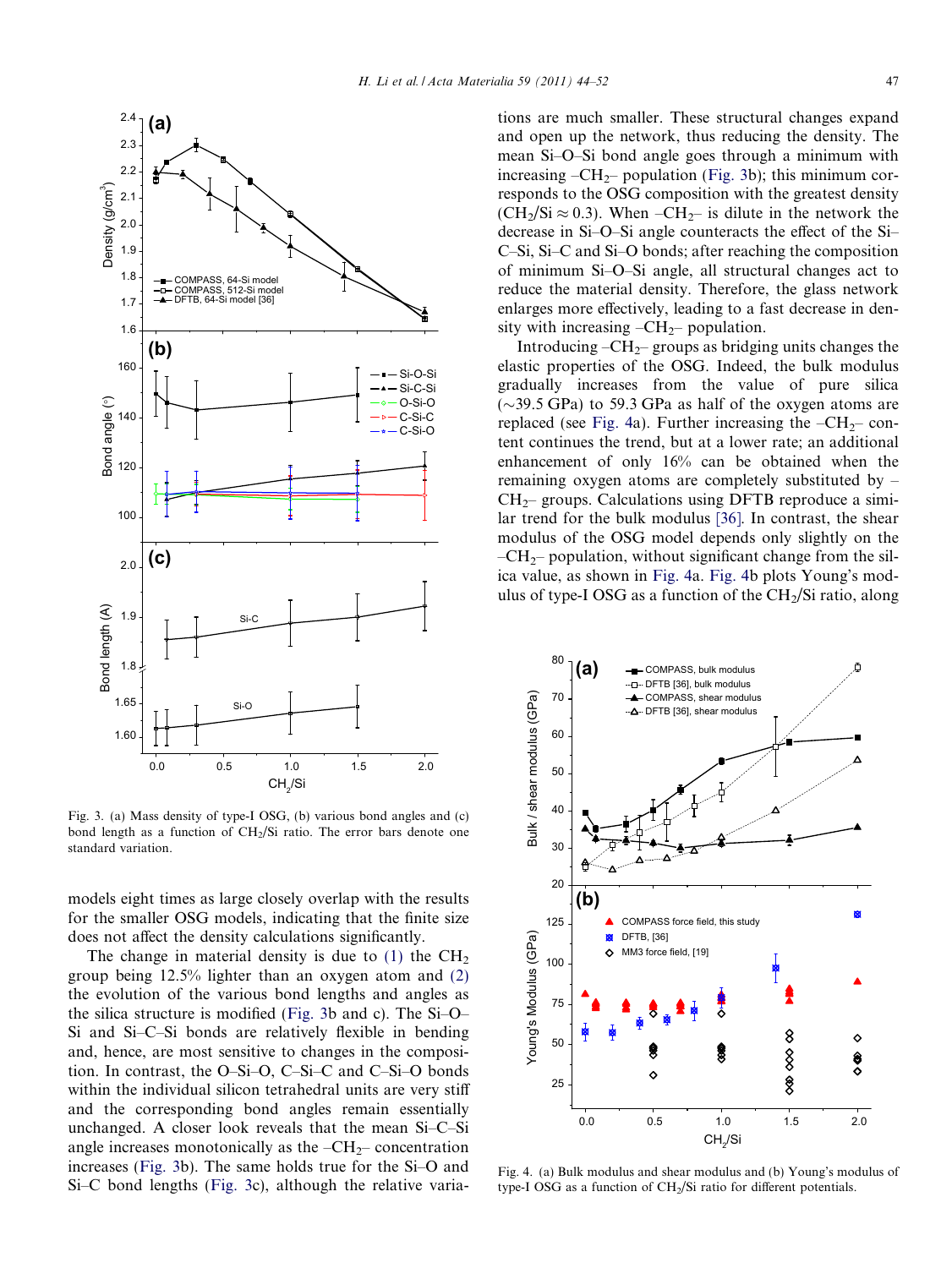<span id="page-4-0"></span>with results obtained using DFTB [\[36\]](#page-8-0) and the MM3 force field [\[19\]](#page-8-0). Evidently, our results are consistent with the calculation from density function theory, although a more significant increase in elastic modulus (bulk, shear and Young's modulus) is obtained for the latter. The increased stiffness with  $-CH_{2}$ – concentration is caused by the higher bending rigidity of Si–C–Si bonds than that of Si–O–Si bonds, and will be explained further in Section 4.1.2. Comparison with the results in Tajima et al. [\[19\]](#page-8-0) is difficult, primarily because of the large scatter in the modulus values reported in this reference; no clear trend can be discerned. In general, we note that heavily distorted models or models that are insufficiently relaxed can give rise to much reduced modulus values. This reduction in stiffness has been attributed to the fact that the network bond configuration is energetically less stable than well-relaxed models and thus more easily deformed [\[8,10\].](#page-8-0)

While the observation that the mechanical behavior of OSG is sensitive to the precise network structure is well known from experiments  $[7,8,37]$ , the finding that it may

be possible to produce OSG materials that are less dense but substantially stiffer than silica is somewhat unexpected. The increased stiffness contrasts with the commonly held perception that organic cross-linking renders the network more compliant.

## 4.1.2. Bond deformation under hydrostatic and shear loading

To better understand the elastic properties of type-I OSG and in particular the mechanism responsible for the enhanced stiffness, all possible bond stretching and bending molecular deformation modes are investigated under hydrostatic and pure shear loading conditions. For simplicity, we focus our discussion on the materials at either end of the composition spectrum, i.e.  $SiO_2$  and  $SiCH_2$ .

Evolution of the  $SiO<sub>2</sub>$  network structure under hydrostatic pressures is documented in the left panels of Fig. 5. It is evident from the plots that the bulk deformation of  $SiO<sub>2</sub>$  is mostly associated with a change in the Si-O–Si bond angle distribution. In comparison, the distributions of the Si–O bond length and the O–Si–O angle remain



Fig. 5. Evolution of bond length and angle distribution in  $SiO_2$  (left) and  $SiCH_2$ )<sub>2</sub> under hydrostatic loading.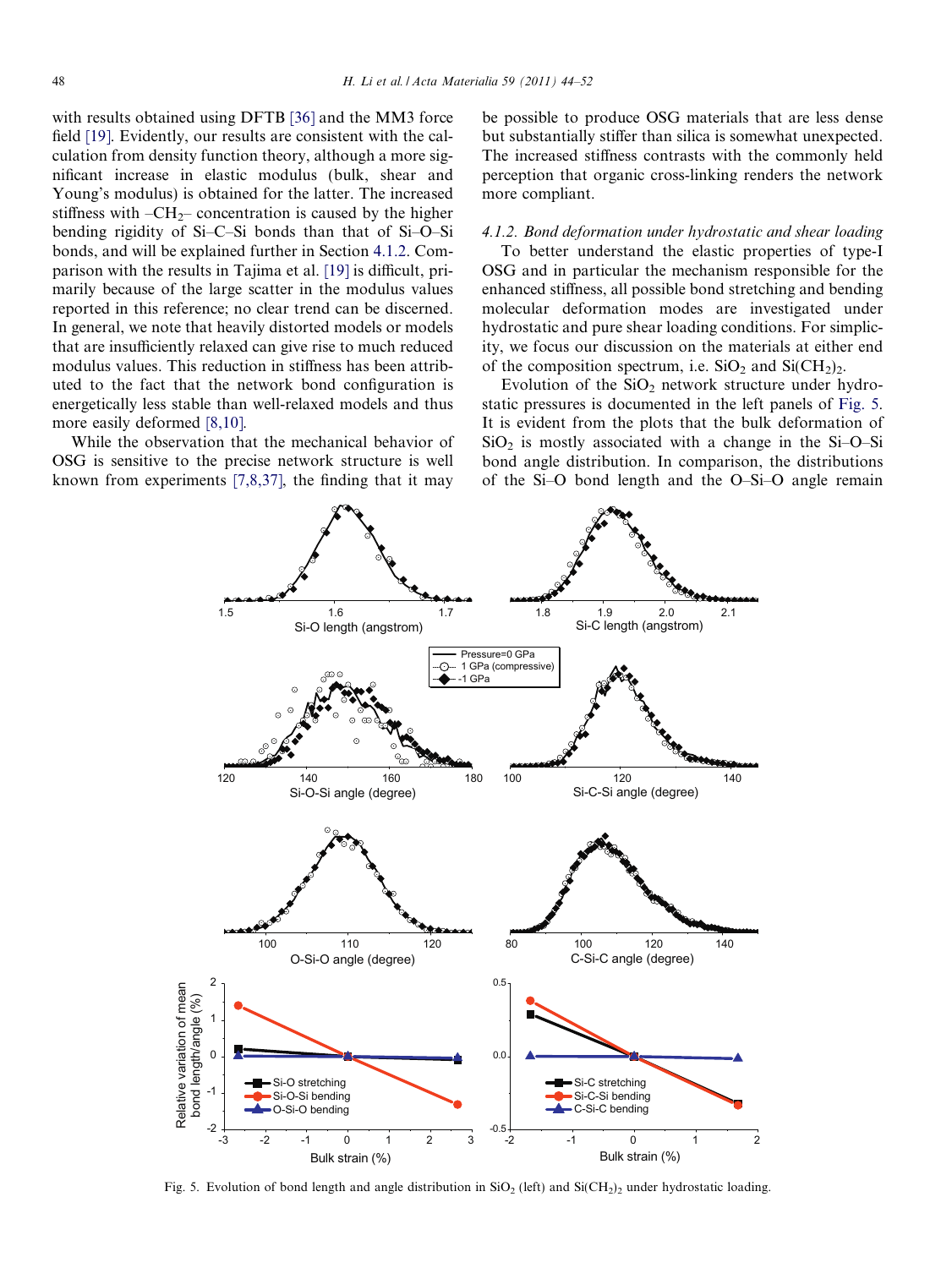nearly unchanged. Indeed, the relative variation of the mean Si–O–Si angle per unit strain is much larger than the corresponding variation for the O–Si–O angle or the Si–O length [\(Fig. 5,](#page-4-0) bottom left). Thus deformation of  $SiO<sub>2</sub>$  under hydrostatic loading is mainly accommodated by bending of the Si–O–Si bonds connecting nearly rigid SiO4 tetrahedra.

The  $SiO<sub>2</sub>$  network structure evolves rather differently under shear loading. A salient feature of this mode of deformation is that none of the bond length or angle distributions is significantly affected. More detailed information is required to describe the mechanism responsible for shear deformation, including information on [\(1\)](#page-2-0) how individual bonds are deformed before and after shearing and (2) how the relative deformation of the bonds is distributed. As an example, Fig. 6a plots the distribution of the relative change in angle for all the Si–O–Si bonds upon shear loading, where the undeformed network was used as the reference configuration. Clearly, the distribution is symmetrical about zero angle change, i.e. the number of Si–O–Si bond angles that become larger upon shearing equals the number of Si–O–Si bond angles that decrease by the same amount. Consequently, the overall Si–O–Si angle distribution remains unchanged. This is not surprising, as shear defor-



Fig. 6. Distribution of the relative changes of the Si–O–Si angles in silica under (a) a shear stress of 1 GPa, (b) hydrostatic pressures of 1 GPa (compressive) and (c) hydrostatic pressures of  $-1$  GPa.

mation can be decomposed into equal amounts of tensile and compressive strain along two mutually perpendicular axes. For comparison, Fig. 6b and c shows the distributions of the relative change in the Si–O–Si bond angles upon hydrostatic compression and tension, respectively. Even though the distributions are largely symmetrical, there is now a definite offset. The value of this offset is determined by the hydrostatic pressure, and is equal to the change in the mean Si–O–Si bond angle as plotted in [Fig. 5.](#page-4-0) A similar analysis for all types of bonds in the network shows that bending of the Si–O–Si bonds contributes most to the shear deformation of silica. This is so because of the greater flexibility of these bonds compared with stretching of the Si–O bond or bending of the O–Si–O bond.

In  $Si(CH_2)_2$  the Si–C–Si bond angle and the Si–C bond length distributions are much more affected by external loads (hydrostatic or shear) than the C–Si–C angle distribution. This is illustrated for hydrostatic loading in the right panels of [Fig. 5](#page-4-0). The elastic deformation of the network is accommodated primarily by bending of the Si–C–Si bonds and by stretching of the Si–C bonds. The Si–C stretching occurs in response to external loading because the Si–C–Si cross-links have a greater bending stiffness than the Si–O–Si bonds in silica. This greater bending stiffness also explains the finding that the bulk modulus of type-I OSG increases with  $-CH_{2}$ – population, and is consistent with the trend of our previous DFTB calculations [\[36\]](#page-8-0). Indeed, according to DFTB the Si–C–Si bonds have an even greater bending stiffness, thus causing a steeper rise in the network stiffness compared with the result obtained from the COMPASS force field [\(Fig. 4\)](#page-3-0).

The differences between the MD and DFTB results, visible in [Figs. 3 and 4,](#page-3-0) are mainly due to two factors: [\(1\)](#page-2-0) the COMPASS force field allows some deformation of the Si–  $CH<sub>2</sub>$ –Si bonds while they are nearly rigid in DFTB; (2) the DFTB calculations are static simulations at 0 K while the MD simulations are performed at finite temperature. The former effect explains the lower elastic moduli obtained for  $Si(CH_2)_2$  in the MD simulations. The kinks in the density and modulus curves upon addition of small amounts of  $-CH_{2}$ – are an effect of the different thermal behavior of silica and  $Si(CH_2)_2$ , i.e. different thermal expansion coefficients and different thermal dependencies of the elastic coefficients. Considering the stiffness of  $Si-CH_2-Si$  units, it is difficult to decide which method provides a more accurate description of reality. To this end, further comparison with results from more sophisticated DFT functionals would be valuable, although we would expect the overall features to remain the same. Note that standard GGA DFT functionals tend to systematically underestimate the bulk moduli and, hence, are not suitable for use as a reference.

In summary, the MD simulation results reveal that bending of the Si–O–Si angle is the dominant deformation mechanism for a-silica, while for  $Si(CH_2)_2$  both Si–C–Si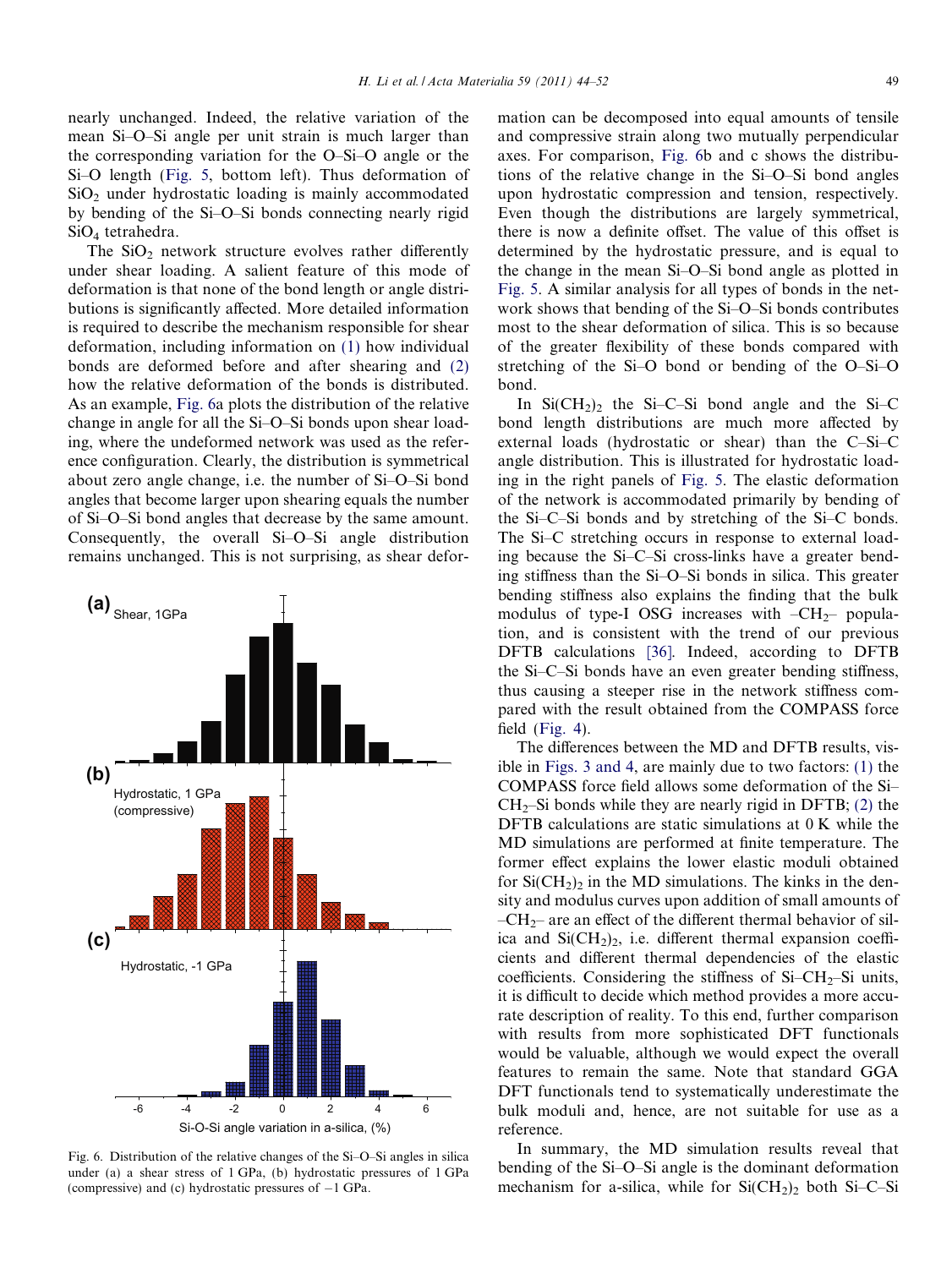<span id="page-6-0"></span>bond bending and Si–C stretching occur, because of the greater bending stiffness of Si–C–Si bonds compared with Si–O–Si bonds.

## 4.2. Type-II OSG: effect of terminal groups

Type-II OSG materials contain a number of terminal groups interrupting the network structure. Here we investigate the effects of  $-CH_3$  and  $-OH$  terminal groups as inspired by experiments [\[8,23,24\]](#page-8-0). To introduce terminal groups, a fraction of the Si–O–Si units broken and the bridging oxygen atom in each unit is replaced by two terminal groups. The disrupted network structure can be described through use of the network connectivity number  $\langle r \rangle$ , which is defined as the average coordination number per network-forming atom [\[15\]](#page-8-0). The connectivity number of type-I OSG is the same as that for a-silica  $\langle \langle r \rangle = 2.67$ , regardless of the  $-CH_{2}$ – population. The value of  $\langle r \rangle$  for type-II OSG is related to the number of terminal groups through

$$
\langle r \rangle = \frac{r_{Si} \cdot N_{Si} + r_{O} \cdot N_{O} + r_{T} \cdot N_{T}}{N_{Si} + N_{O} + N_{T}} = \frac{4 \cdot N_{Si} + 2 \cdot (2N_{Si} - N_{T}/2) + N_{T}}{N_{Si} + (2N_{Si} - N_{T}/2) + N_{T}} = \frac{16}{6 + N_{T}/N_{Si}} \tag{3}
$$

where  $N_{\rm Si, O,T}$  is the number of silicon atoms, bridging oxygen atoms or terminal groups as denoted by the subscript and  $r_{\text{Si.O.T}}$  is the respective coordination number. Each terminal group is considered as a single atom in the calculation.

As more terminal groups are introduced the network structure is increasingly disrupted and the network connectivity  $\langle r \rangle$  decreases. The MD simulations show that both the bulk modulus and the shear modulus of type-II OSG are significantly reduced (Fig. 7a), while the Poisson ratio increases (Fig. 7b). Fig. 7c further shows that the density decreases with decreasing  $\langle r \rangle$  as more free volume is generated by the terminal groups. That the density of OSG decreases faster with  $\langle r \rangle$  for –CH<sub>3</sub> terminal groups than for –OH groups is due to the relatively larger free volume associated with the methyl group.

The trends of the elastic properties and density with  $\langle r \rangle$ agree well with experimental reports in the literature on similar OSG materials [\[7,8,10\]](#page-8-0). In fact, it has been consistently reported by a number of researchers that UV irradiation can stabilize the OSG network through local bond rearrangement and that it can promote further development of network cross-linking by severing loose terminal groups [\[7,8,10\]](#page-8-0). Associated with these structural changes are a greater network connectivity, an increase in elastic modulus and in density [\[7,8,10\]](#page-8-0) and a reduction in the Poisson ratio [\[10\]](#page-8-0). For a more quantitative picture, we compare our simulations with experimental results reported in the literature by several research groups [\[7,10,38\]](#page-8-0) (see also NIST Property Data Summaries, [http://www.ceram](http://www.ceramics.nist.gov/srd/summary/SiO2.htm)[ics.nist.gov/srd/summary/SiO2.htm](http://www.ceramics.nist.gov/srd/summary/SiO2.htm)). [Fig. 8a](#page-7-0) plots the plane strain modulus of a range of OSG materials as a



Fig. 7. (a) The bulk and shear modulus, (b) the Poisson ratio and (c) density of type-II OSG as a function of network connectivity.

function of mass density. Clearly, the MD models for type-II OSG with methyl terminal groups are in line with the experimental OSG results at the low density end and with the amorphous silica results at the high density end. Moreover, the simulation results provide a useful reference outside the material space currently accessible.

We also compare our results with MD simulations reported by Tajima et al. [\[20\]](#page-8-0) and by Yuan et al. [\[39\]](#page-8-0). Tajima's OSG models are similar to ours, but these researchers allow both  $-CH_3$  and  $-H$  terminals at the same time. In Tajima's models the relative concentrations of the terminal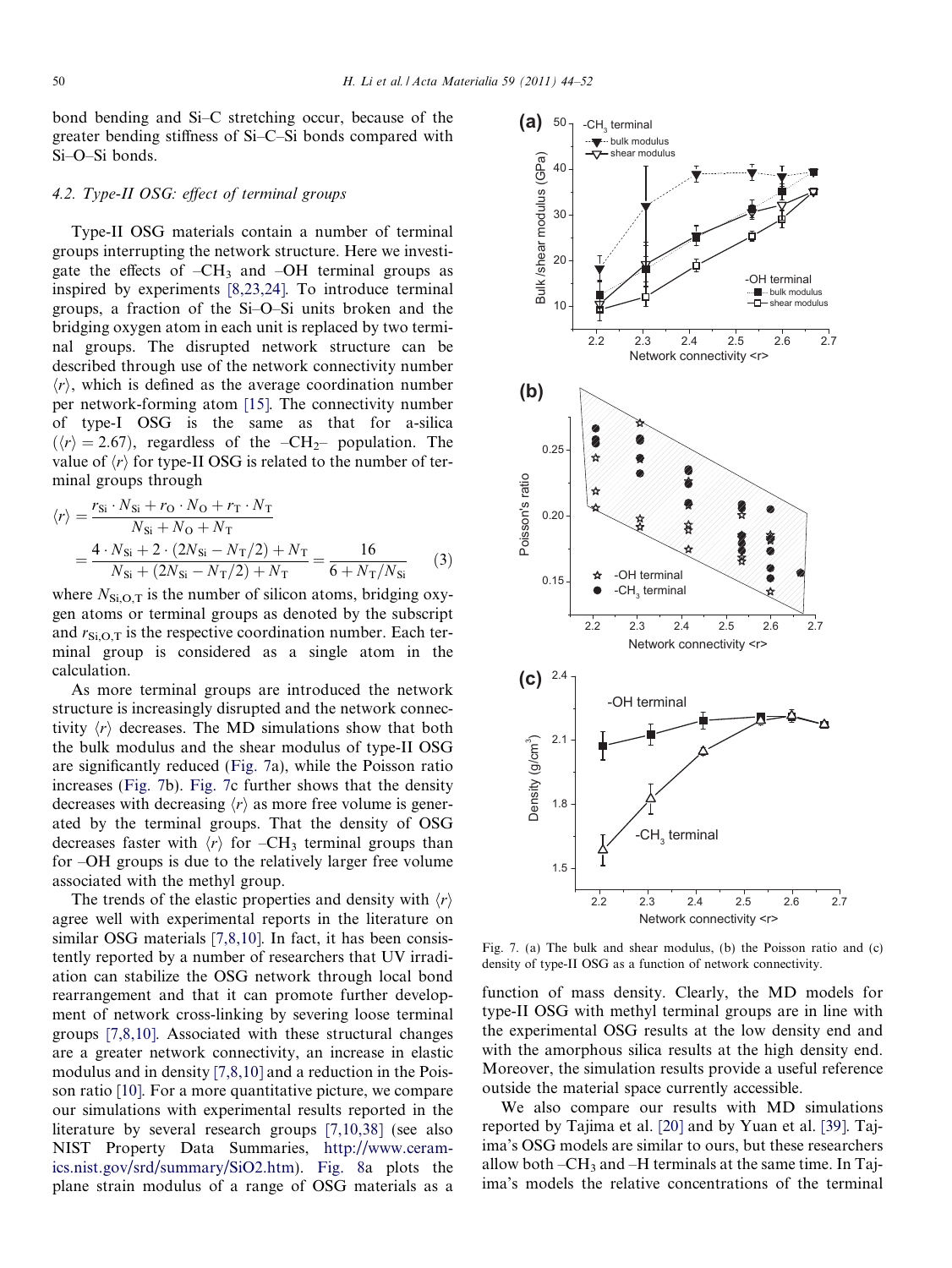<span id="page-7-0"></span>

Fig. 8. (a) Plane strain modulus and (b) Young's modulus of type-II OSG as functions of density, compared with similar materials and models from (a) experimentation and (b) MD simulations, respectively.

groups are varied to best match the chemical composition and density obtained from experimental measurements and simulations are performed with the MM3 force field [\[40\].](#page-8-0) Yuan's model is based on a backbone framework that is initially an ordered cubic grid [\[39\]](#page-8-0) and uses the same force field as in this study. Fig. 8b plots the Young's moduli of the material models versus density. Our results agree well with those of Tajima et al. [\[20,21\]](#page-8-0), even though Tajima's models contain a small amount of –H terminal groups and a different force field was used for the simulations. Our results differ significantly from those reported by Yuan et al. [\[39\]](#page-8-0), probably because of the rather different method of constructing the models. More specifically, the network structure in our OSG models is similar to that of a-silica, while Yuan's model uses a network structure based on a cubic lattice. Our simulations also use periodic boundary conditions, while Yuan imposes no periodical boundary conditions.

We further compare our results with continuous random network theory. Numerical simulations based on constraint theory show that the elastic properties of a continuous random network are determined almost entirely by the network connectivity  $\langle r \rangle$  [\[15\]](#page-8-0). Our results demonstrate that the specific terminal groups also play a significant role. For instance, [Fig. 7a](#page-6-0) shows that the elastic moduli (bulk and shear) decrease more slowly with decreasing  $\langle r \rangle$  for CH3-terminated OSG than for OH-terminated OSG. Factors that are not included in continuous random network theory but that may be important for the stiffness of the network include: [\(1\)](#page-2-0) the number of networking bonds per unit area, which is different for the different terminal groups; (2) long-range non-bond interactions that are different for OSG models with different terminal groups. Considering that the density of OH-terminated OSG is greater and the elastic moduli smaller than for CH<sub>3</sub>-terminated OSG of the same connectivity (Fig. 8a–c), we conclude that the long-range interactions are indeed important.

Another important difference between the MD simulations and constrained random network theory relates to rigidity percolation. According to classical constraint theory a network is over-constrained when the number of constraints imposed by the network bonds exceeds the degrees of freedom. If the number of constraints is smaller than the degrees of freedom, the network is under-constrained and the stiffness decreases rapidly. This transition occurs at the rigidity percolation threshold. The percolation threshold is generally not a constant but a function of the fraction of onefold coordinated atoms in the network  $x_1$ , through  $\langle r \rangle_c = 2.4 - 0.4 \cdot x_1$  [\[15\].](#page-8-0) For the most disrupted model in this study the percolation threshold  $\langle r \rangle_c$  predicted by the random network model is 2.26. Our MD simulations, however, show that there is no sudden change in stiffness near the theoretical percolation threshold. Instead, the stiffness of the OSG networks decreases gradually over a range of  $\langle r \rangle$  values. We ascribe this behavior to the long-range non-bond interactions present in the MD simulations but not considered in the continuous random network model.

## 4.3. Implication for the synthesis of low k dielectrics with improved rigidity

Dense OSG materials that rely on methyl groups to reduce their dielectric constants have a Young's modulus that is less than one third the modulus of silica. To further reduce the dielectric constant, porous versions of these materials have been developed and utilized in advanced integrated circuits. Unfortunately, the mechanical properties of porous dielectrics degrade rather rapidly with increasing porosity [\[37\].](#page-8-0) Evidently, an OSG matrix material with a high Young's modulus and low dielectric constant would make it possible to produce porous dielectrics with superior properties.

Over the past few years sol–gel synthesized oxycarbosilane organosilicates have been developed that possess improved mechanical properties over conventional organosilicates [\[9,11,13,14\]](#page-8-0). This is achieved by incorporating hydrocarbon groups as bridging units to increase the network connectivity over that of earlier generations of OSG. Although promising, the improved stiffness is still been far less than that of a-silica [\[13\]](#page-8-0), presumably because of the significant number of terminal groups that are still present in the glass network.